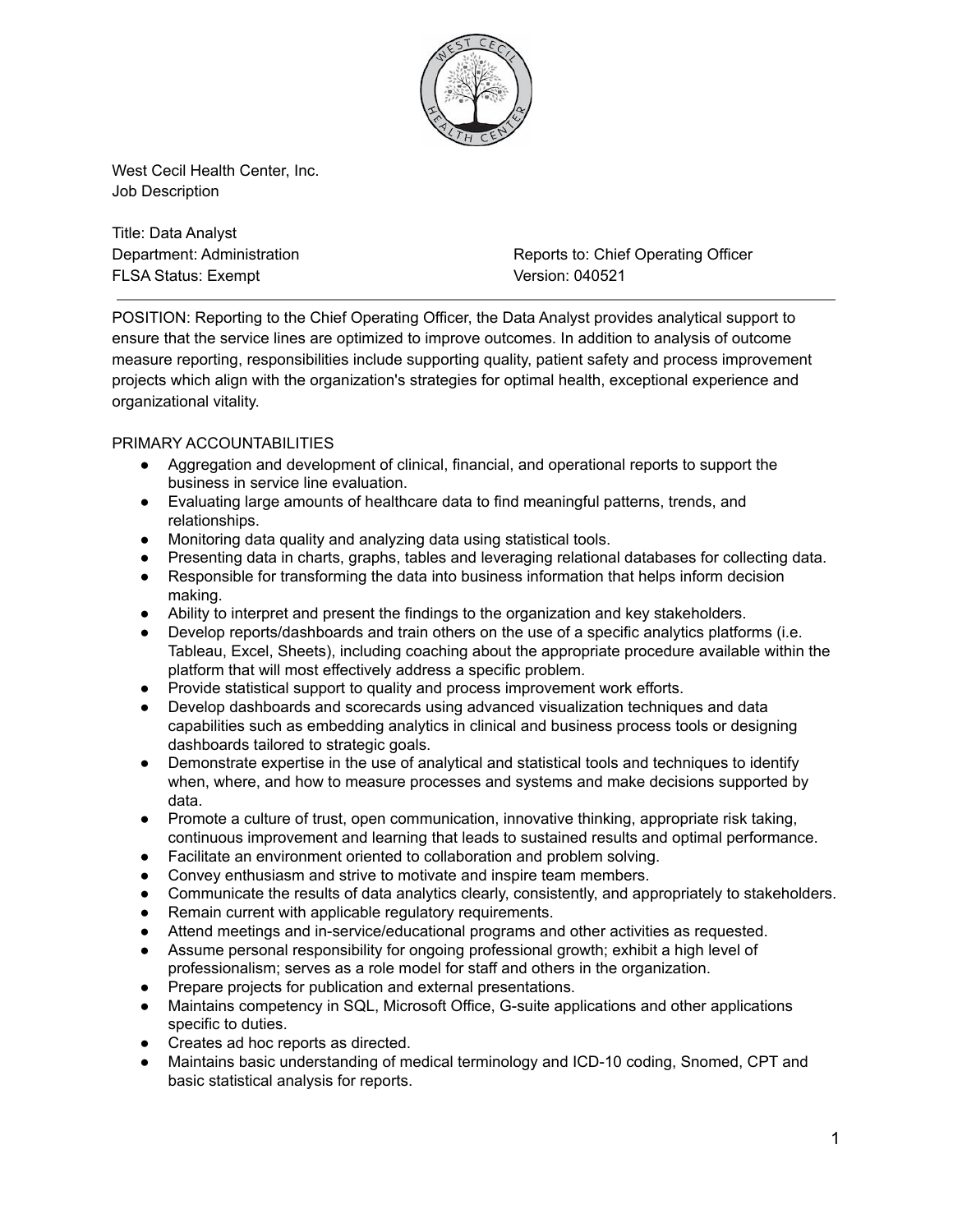- Assess appropriate inclusion/exclusion of data based on defined data dictionary; assists in evaluation of data dictionaries.
- Establishes and performs quality control checks for assigned data sources.
- Identifies issues with data collection methods and determines need for changes in data collection and management processes.
- Maintain a collaborative professional working relationship with staff, clinicians and administrative staff as necessary to gather data and evaluate care management processes.
- Maintains clear documentation and evaluation of work and develops data manuals.
- Assures methods for evaluation of Performance Improvement, Safety, or Patient Experience initiatives meet/exceed accreditation, certification, regulatory, and institutional standards.
- Maintain confidentiality of patient/members and staff information; compliant with HIPAA regulations.
- Seeks out peer and benchmark data for comparative analysis.
- Participates, when appropriate, on population based outcome teams to ensure data integrity and facilitate data analysis and synthesis.
- Provides or updates report cards, population based outcome data reports and other established reports on a regular basis without prompting.
- Advances knowledge of current computer software and demonstrates ability to learn and utilize new technology, concepts and software applications and assimilate them into daily work routine.
- Maintain required credentials; assume responsibility for ongoing professional growth; exhibit a high level of professionalism; act as role model for staff and others in the organization.
- Perform assigned work safely, adhering to established departmental safety rules and practices; reports to supervisor, in a timely manner, any unsafe activities, conditions, hazards, or safety violations that may cause injury to oneself, other employees, patients and visitors.
- Performs assignments that need to be completed, even when outside the scope of routine responsibilities; adaptable to changing departmental conditions: team worker.
- Establishes new data gathering and analysis techniques and formulates procedural manuals for data management
- Develops, implements, and maintains information interfaces and integrations
- Participates in the design of applications, templates and workflows to ensure the efficient collection of data necessary for the organization to meet the terms and conditions of grants, collaborative agreements and regulatory requirements.
- Collaborates with stakeholders and assesses requirements for health information to meet changing patient population requirements.

# POSITION TYPE AND EXPECTED HOURS OF WORK

- Full-time 40 hours/week
- Standard hours Monday-Friday 8am 430pm.
- Onsite work (Remote work is negotiable based on experience)

# LOCATION/TRAVEL

- Primary work location is West Cecil Health Center's Conowingo location.
- Occasional travel between WCHC sites

## POSITION REQUIREMENTS

Education and Experience

- Bachelor's degree required. Degree field is flexible based on an applicant's working experience expertise with the skills required to perform in this position.
- Master's Degree preferred